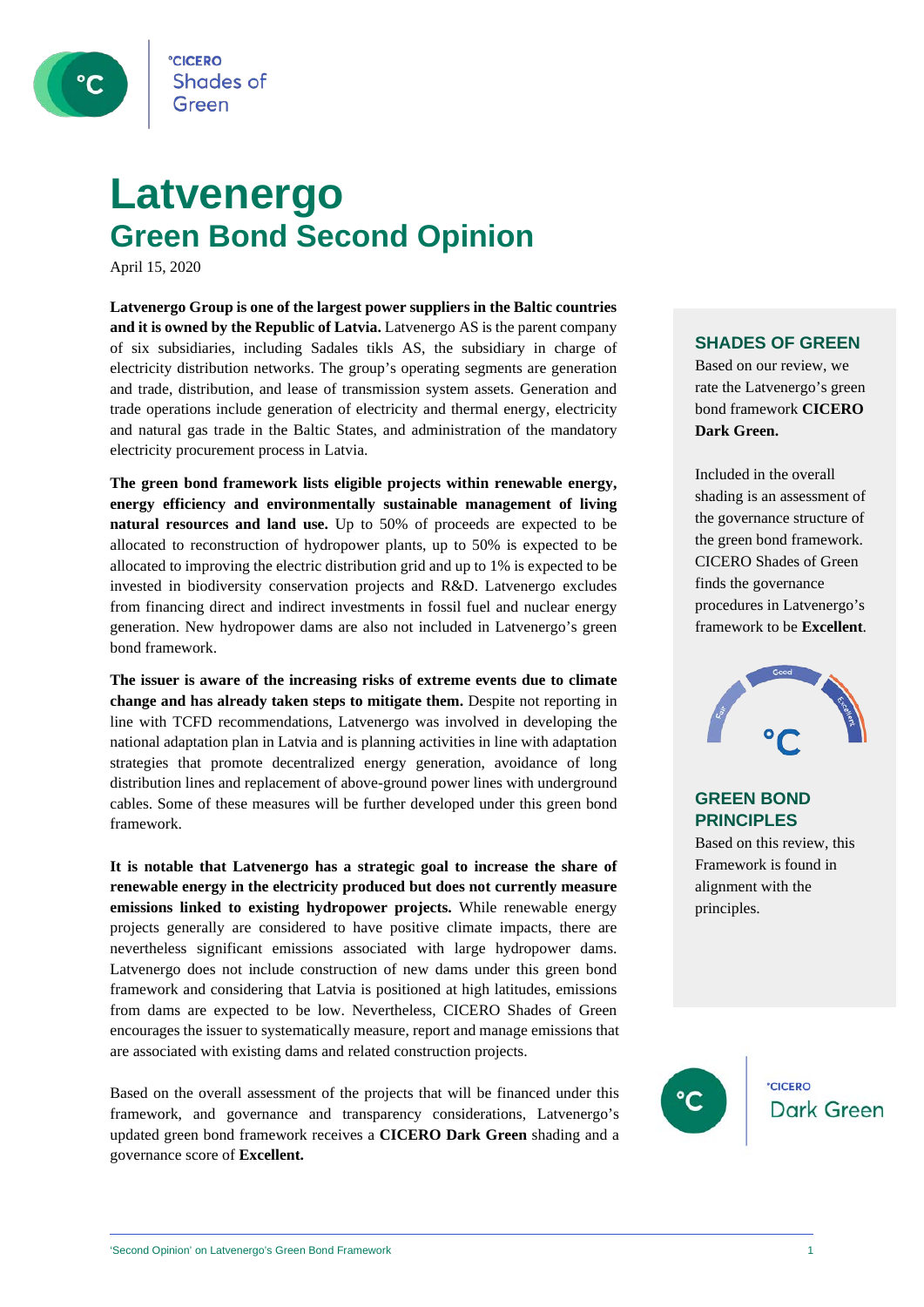

## **Contents**

| 1              |                                                                                                       |    |
|----------------|-------------------------------------------------------------------------------------------------------|----|
|                |                                                                                                       |    |
| $\overline{2}$ | Brief description of Latvenergo's green bond framework and related policies ________________________4 |    |
|                |                                                                                                       |    |
|                |                                                                                                       |    |
|                |                                                                                                       |    |
|                |                                                                                                       |    |
|                |                                                                                                       |    |
| 3              |                                                                                                       |    |
|                |                                                                                                       |    |
|                |                                                                                                       |    |
|                |                                                                                                       |    |
|                |                                                                                                       |    |
|                |                                                                                                       |    |
|                |                                                                                                       |    |
|                |                                                                                                       |    |
|                |                                                                                                       | 14 |
|                | <b>Appendix 2: About CICERO Shades of Green</b>                                                       | 15 |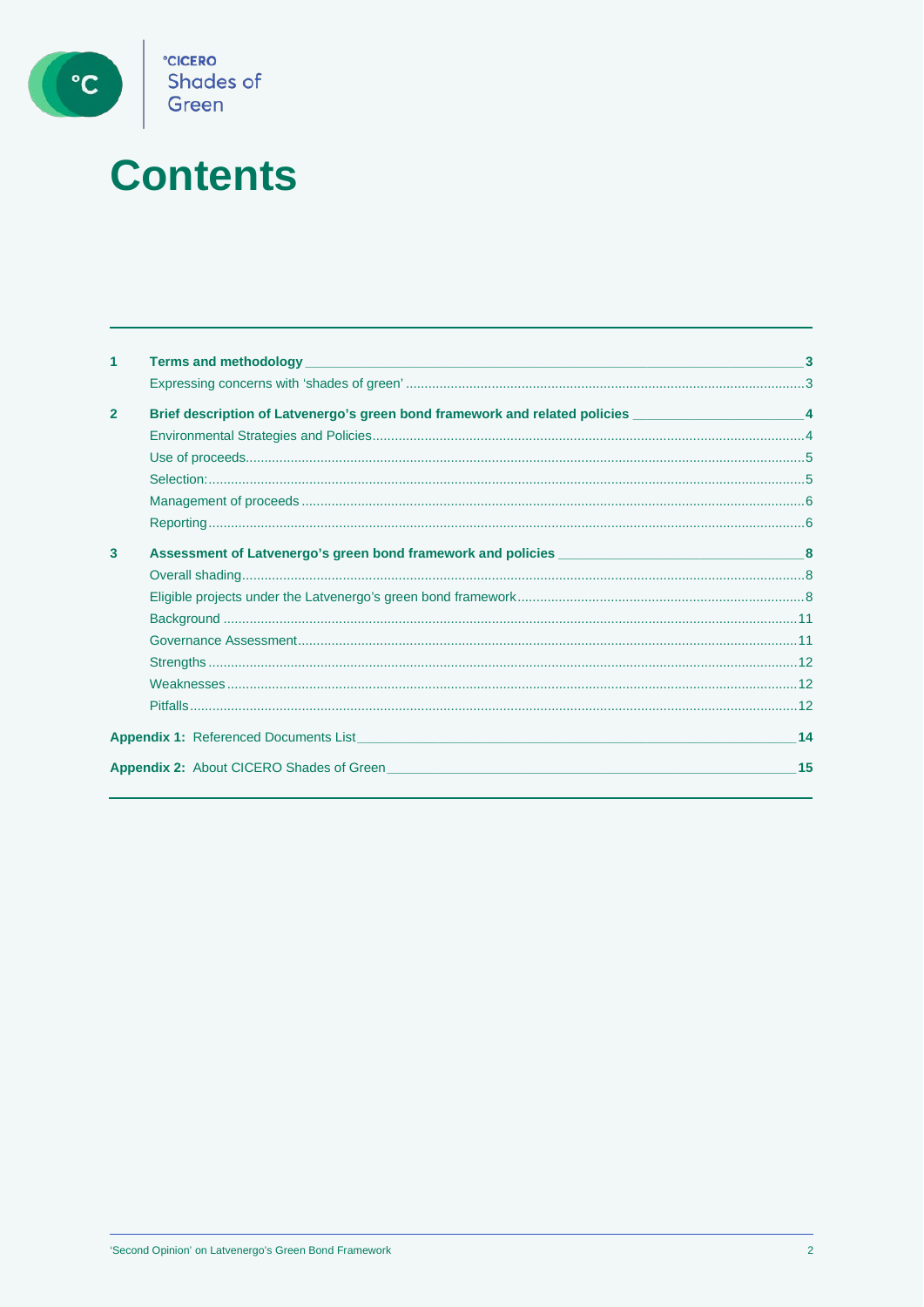

### **1 Terms and methodology**

This note provides CICERO Shades of Green's (CICERO Green) second opinion of the client's framework dated April 06, 2020**.** This second opinion remains relevant to all green bonds and/or loans issued under this framework for the duration of three years from publication of this second opinion, as long as the framework remains unchanged. Any amendments or updates to the framework require a revised second opinion. CICERO Green encourages the client to make this second opinion publicly available. If any part of the second opinion is quoted, the full report must be made available.

The second opinion is based on a review of the framework and documentation of the client's policies and processes, as well as information gathered during meetings, teleconferences and email correspondence.

#### **Expressing concerns with 'shades of green'**

CICERO Green second opinions are graded dark green, medium green or light green, reflecting a broad, qualitative review of the climate and environmental risks and ambitions. The shading methodology aims to provide transparency to investors that seek to understand and act upon potential exposure to climate risks and impacts. Investments in all shades of green projects are necessary in order to successfully implement the ambition of the Paris agreement. The shades are intended to communicate the following:



Sound governance and transparency processes facilitate delivery of the client's climate and environmental ambitions laid out in the framework. Hence, the governance aspects are carefully considered and reflected in the overall shading of the green bond framework. CICERO Green considers four factors in its review of the client's governance processes: 1) the policies and goals of relevance to the green bond framework; 2) the selection process used to identify and approve eligible projects under the framework, 3) the management of proceeds and 4) the reporting on the projects to investors. Based on these factors, we assign an overall governance grade: Fair, Good or Excellent.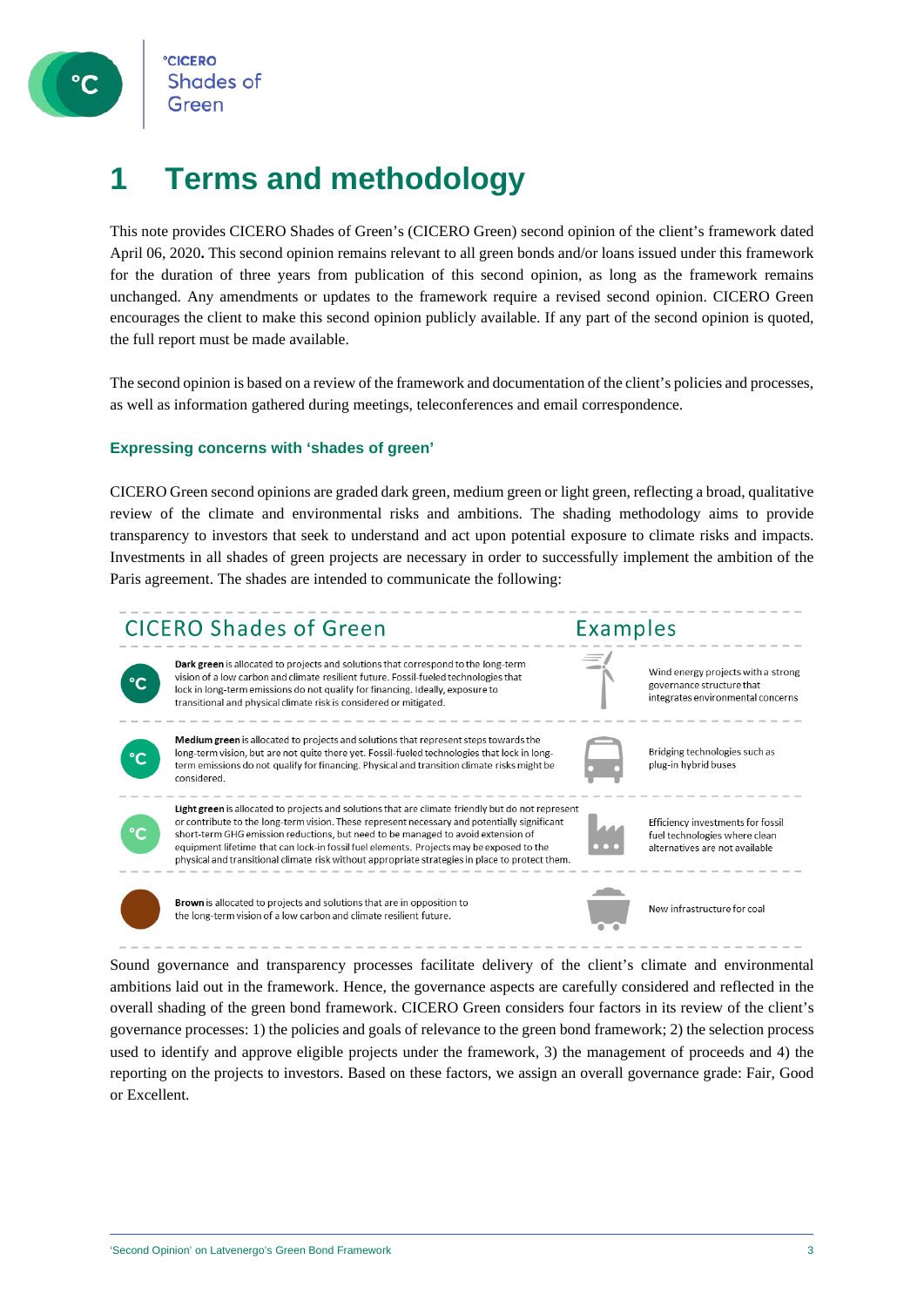

### **2 Brief description of Latvenergo's green bond framework and related policies**

Latvenergo Group is one of the largest power suppliers in the Baltics. The Republic of Latvia owns all the shares in the parent company of six subsidiaries, Latvenergo AS. The shares are held by the Ministry of Economics of the Republic of Latvia. The group's operating segments are generation and trade, distribution, and lease of transmission system assets. Generation and trade operations include generation of electricity and thermal energy, electricity and natural gas trade in the Baltic States, and administration of the mandatory electricity procurement process in Latvia. In 2019, the group's market share accounted for about 23% of the Baltic electricity market, holding 58% market share in Latvia, 11% in both Lithuania and Estonia.

In 2019, the total amount generated by the group's power plants comprised 4.9 TWh of electricity and 1.8 TWh of thermal energy. 42% of the total energy produced in 2019 was generated from renewable energy sources. The remaining energy is produced through combined heat and power plants (CHPPs), based on natural gas. In 2019, the group had 757,000 customers across the Baltics, including 35,000 outside of Latvia. Of these, 95% were households and 5% business customers. In 2019, the group sold 6.5 TWh of electricity to retail customers out of the total electricity consumption in the Baltic of around 28 TWh per year.

#### **Environmental Strategies and Policies**

Latvenergo's strategic, operational, and financial goals and main development tasks for 2017-2022 are defined in the Latvenergo Group Strategy. The issuer is planning targeted investments that contribute to climate change mitigation. The main areas of investment are efficiency of energy generation and maximization of the share of renewable energy sources, reduction of losses in the electricity distribution system and developing and implementation of technologies to promote energy efficiency and low-emission products and services. Latvenergo ensures fulfillment of energy efficiency targets under Energy Efficiency Obligation Scheme (EEOS). Latvia will set energy efficiency targets under obligation schemes for EU ETS sectors, in line with the EU requirements, and specific EEOS targets for second period (2021-2025) should be set by 30 June 2020. As such, energy efficiency measures in EU countries will reduce their energy consumption by 0.8% cumulatively per year for the 2021-2030 period. Furthermore, the issuer has concrete cumulative energy saving targets of 1.5% per year until the end of 2020, in line with the EEOS of Latvia. According to the Latvenergo, the energy savings achieved so far show that by the end of the first EEOS period, Latvenergo will significantly exceed its savings target.

Direct emissions from the Latvenergo Group's activities are determined by fuel consumption, amount of energy generated and operating modes of the fossil fuel energy generation plants. Latvenergo's grid factor for electricity delivered to final consumers in 2019 is 0.15 kgCO<sub>2</sub>eq/kWh, compared to Latvia's electricity factor in 2019, 0.31 kgCO<sub>2</sub>eq/kWh<sup>[1](#page-3-0)</sup>. Emissions from combustion plants reached a total of 1,243 ktCO<sub>2</sub> in 2018 and 1,244 ktCO<sub>2</sub> in 2019, which represents over 40% increase compared to 2017. This significant increase in emissions is attributed to dry weather conditions in 2018 and 2019, linked to low water inflow in the river, which caused hydropower shortages and a necessity to rely on natural gas, in order to meet the demand. To avoid such emission increase in the future, the issuer plans reconstruction of Daugava hydropower plants, diversification of existing generation

<span id="page-3-0"></span><sup>&</sup>lt;sup>1</sup> [https://www.carbonfootprint.com/docs/2019\\_06\\_emissions\\_factors\\_sources\\_for\\_2019\\_electricity.pdf](https://www.carbonfootprint.com/docs/2019_06_emissions_factors_sources_for_2019_electricity.pdf)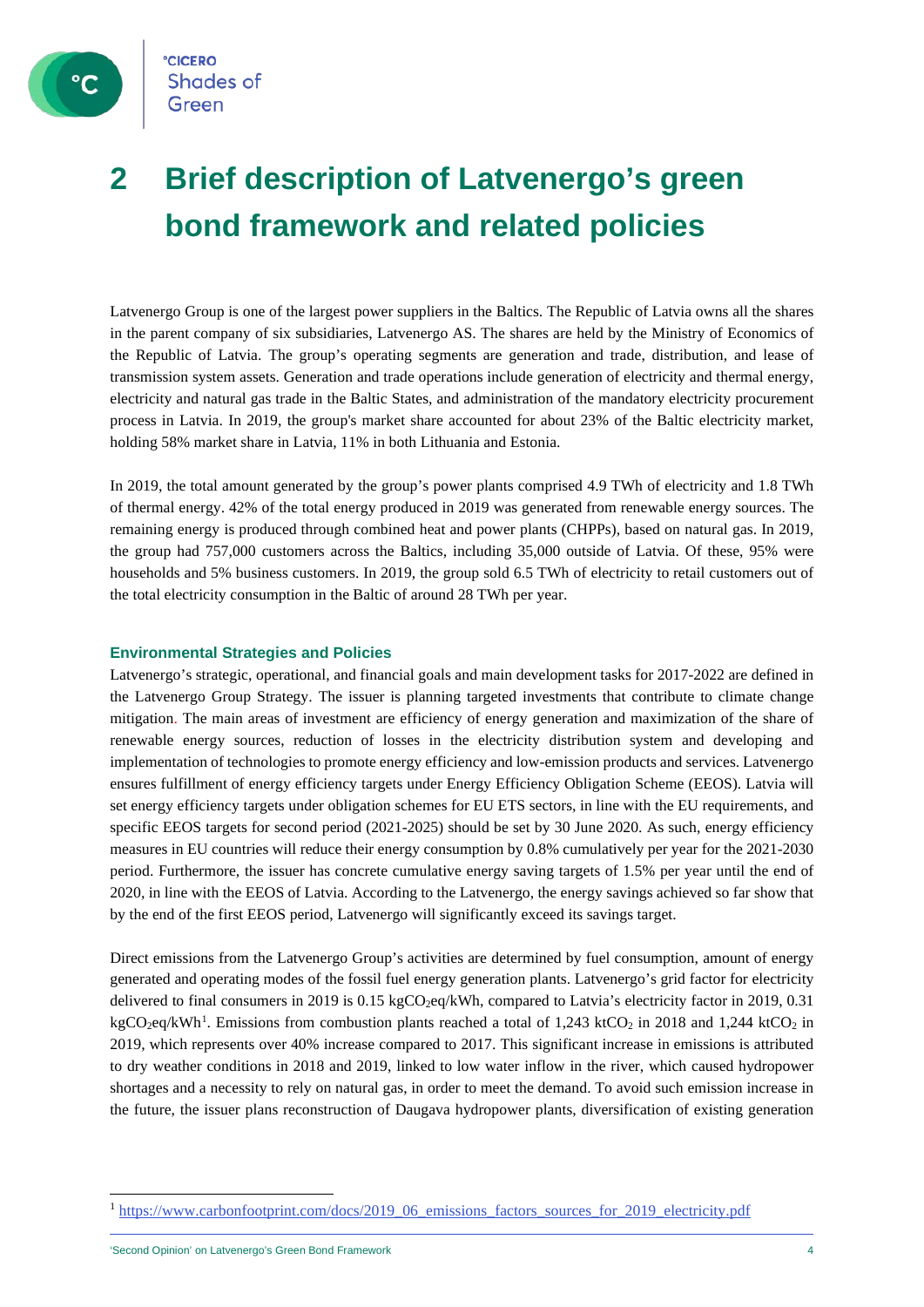

# °<mark>cicero</mark><br>Shades of

capacities and development of efficient networks. Emissions from transport fuel from own road vehicles amount to  $8.1$  ktCO<sub>2</sub> in 2019.

The issuer actively works to identify potential environmental risks and minimize adverse environmental impacts linked to their operations by promoting continuous improvement in their environmental performance, reducing emissions and waste production and adopting best available cleaner production techniques. Latvenergo was involved in developing the national adaptation plan in Latvia, as part of the national target group. The issuer has informed CICERO Green that activities planned, consider the recommendations of the national adaptation plan. Examples of adaptation strategies considered are promotion of decentralized generation, avoidance of long distribution lines and replacement of above-ground power lines with underground cables. The issuer's goal is to change up to 60-65% of its distribution network to underground power lines. The Latvian Civil Protection and Catastrophe Management Law (2016) and its subordinate Cabinet of Ministers regulates the civil protection commissions of 36 municipal cooperation territories, which now have to develop their own civil protection plans that include indicated risks, scenarios, matrices, mapping, prevention, preparedness, response and recovery measures for each risk. Flood risk management plans have been elaborated for all territories under significant flood risk.

The group is compliant with ISO 14001 standard and reports in line with the GRI standard. Furthermore, as part of integrated management system, Latvenergo performs project management according to ISO 10006 (Quality management in projects) standard requirements. Environmental risks are evaluated for each project and environmental impact and requirements are evaluated and supervised at all stages of the project development.

#### **Use of proceeds**

Proceeds from the group's green bond will be allocated to projects falling under one of the three categories: renewable energy (1), energy efficiency (2) and environmentally sustainable management of living natural resources and land use (3). The current estimate for the upcoming bond programme is up to 50% of proceeds will be allocated to renewable energy projects and up to 50% to energy efficiency. Investments in environmentally sustainable management of living resources and land use will be up to 1% of the total use of proceeds. Green bond proceeds may be used for new or existing projects. Eligible projects may be funded in part of in full by the green bond proceeds. While the issuer does not report emissions from their hydropower production, the issuer confirms that renewable energy projects included under the green bond framework fall within the thresholds of the EU taxonomy: facilities operating at life cycle emissions lower than 100gCO2e/ kWh.

Latvenergo Group explicitly excludes direct and indirect investments in fossil fuel and nuclear energy generation from their green bond framework.

#### **Selection:**

The selection process is a key governance factor to consider in CICERO Green's assessment. CICERO Green typically looks at how climate and environmental considerations are considered when evaluating whether projects can qualify for green bond funding. The broader the project categories, the more importance CICERO Green places on the governance process.

The environmental and occupational health and safety department will select and recommend projects that comply with the green bond eligibility criteria. The selected projects, together with justification of eligibility is submitted to the treasury department for review. Eligible projects will be analyzed and selected on a quarterly basis. The list of selected eligible projects is finally approved by the Chief Financial Officer (CFO). According to the issuer, this selection process ensures that the environmental and health and safety department, the treasury department and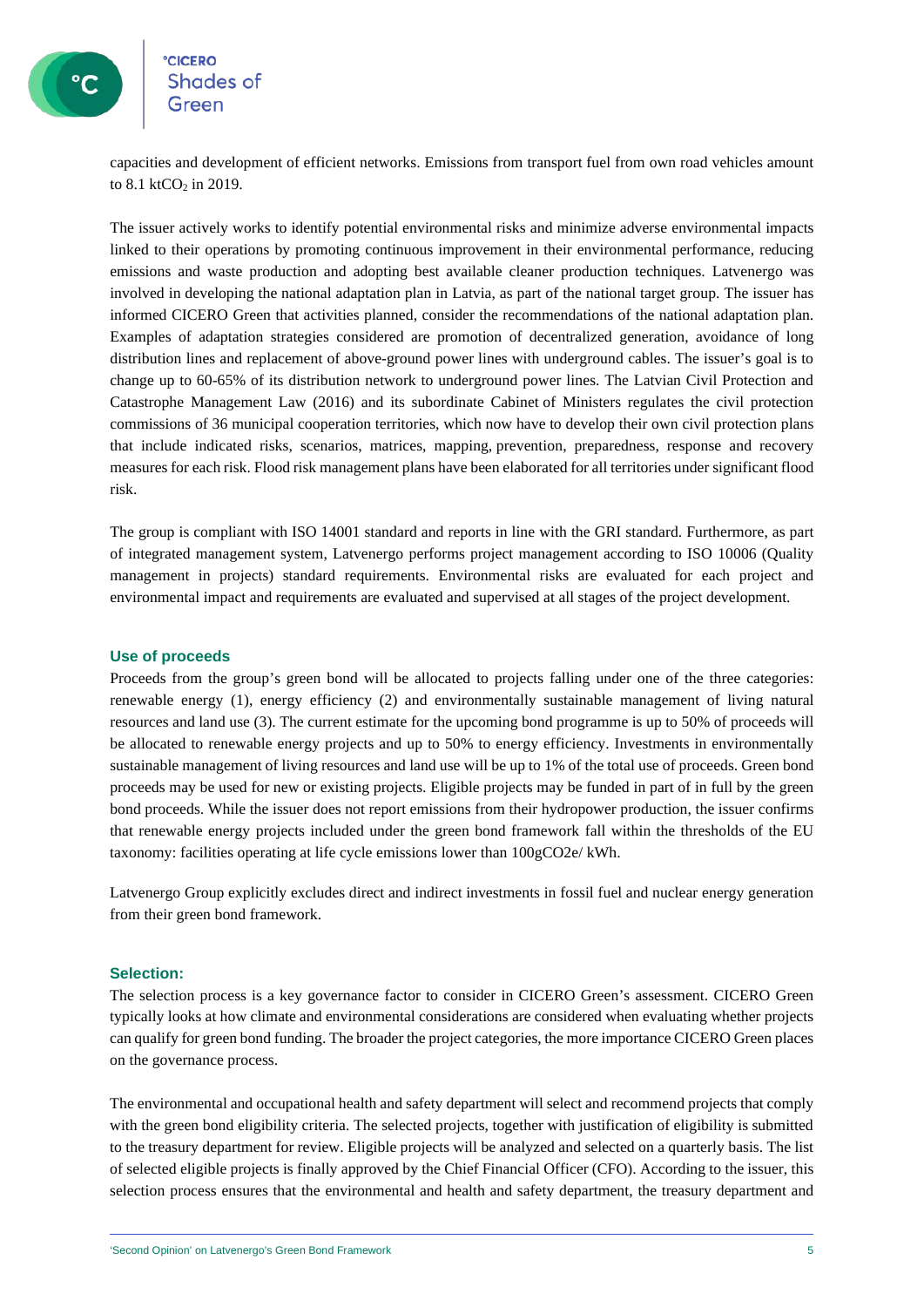

the CFO reach consensus on selected eligible projects. The treasury department of Latvenergo is responsible for keeping an updated list of allocated projects. The list is regularly revisited and evaluated to ensure the full allocation of the green bond proceeds to eligible projects. The issuer does not expect resistance from local communities on any of the projects covered by this framework.

#### **Management of proceeds**

CICERO Green finds the management of proceeds of Latvenergo to be in accordance with the Green Bond Principles. The issuer will manage green bond proceeds on a portfolio level. To ensure that proceeds will be allocated to the selected green projects, net green bond proceeds will be credited to a separate sub-account. At the end of each quarter, following the eligible project selection process, proceeds will be transferred to company's standard account in the amount of selected and approved eligible projects. The management of proceeds and the compliance of the selection process to the green bond framework will undertake Latvenergo's internal audit.

In the unlikely case that green bond proceeds exceed the pool of eligible projects, the excess will be placed in liquidity reserves. The issuer does not expect unallocated proceeds in the upcoming bond issue as the portfolio of green projects is larger than the size of upcoming bond program, but if such situation will arise, the issuer will disclose balance of unallocated proceeds.

#### **Reporting**

Transparency, reporting, and verification of impacts are key to enable investors to follow the implementation of green finance programs. Procedures for reporting and disclosure of green finance investments are also vital to build confidence that green finance is contributing towards a sustainable and climate-friendly future, both among investors and in society.

Latvenergo Group will report on the allocation of proceeds from green bonds on an annual basis. The green bond report will include the total amount of green bonds issued, share of proceeds used for financing and refinancing, share of proceeds used by category, the share of allocated proceeds and examples of eligible green projects.

Three departments are designated as responsible for the green bond reporting, each with its own tasks. Environmental and occupational health and safety department and the treasury department are responsible for submitting respective data and information to business planning and control department, which is responsible for development of the final green bond report to be published as part of the sustainability report.

Impact metrics will be reported by category, when applicable. The issuer reports saved or avoided emission amount estimations, based on the evaluation of how much  $CO<sub>2</sub>$  emissions could have been released if the saved energy would be generated based on natural gas. Examples of impact metrics for renewable energy category are: plant capacity for energy generation (MW), annual renewable energy generation (kWh) and annual estimated reduction or avoidance of GHG emissions. Examples of impact metrics under the energy efficiency category are annual energy savings and/or estimated annual reduced or avoided GHG emissions. The environmentally sustainable management of living natural resources and land use category may include improvements in biodiversity and ecosystems (quantified when possible) and biodiversity monitoring and conservation programmes. These programmes include activities for conservation of protected bird species (white storks) and fish resources (mostly in Daugava river basin). Potential metrics for this category are the number of prepared spawn nests, kilometers of rivers cleaned or the number of monitored white storks.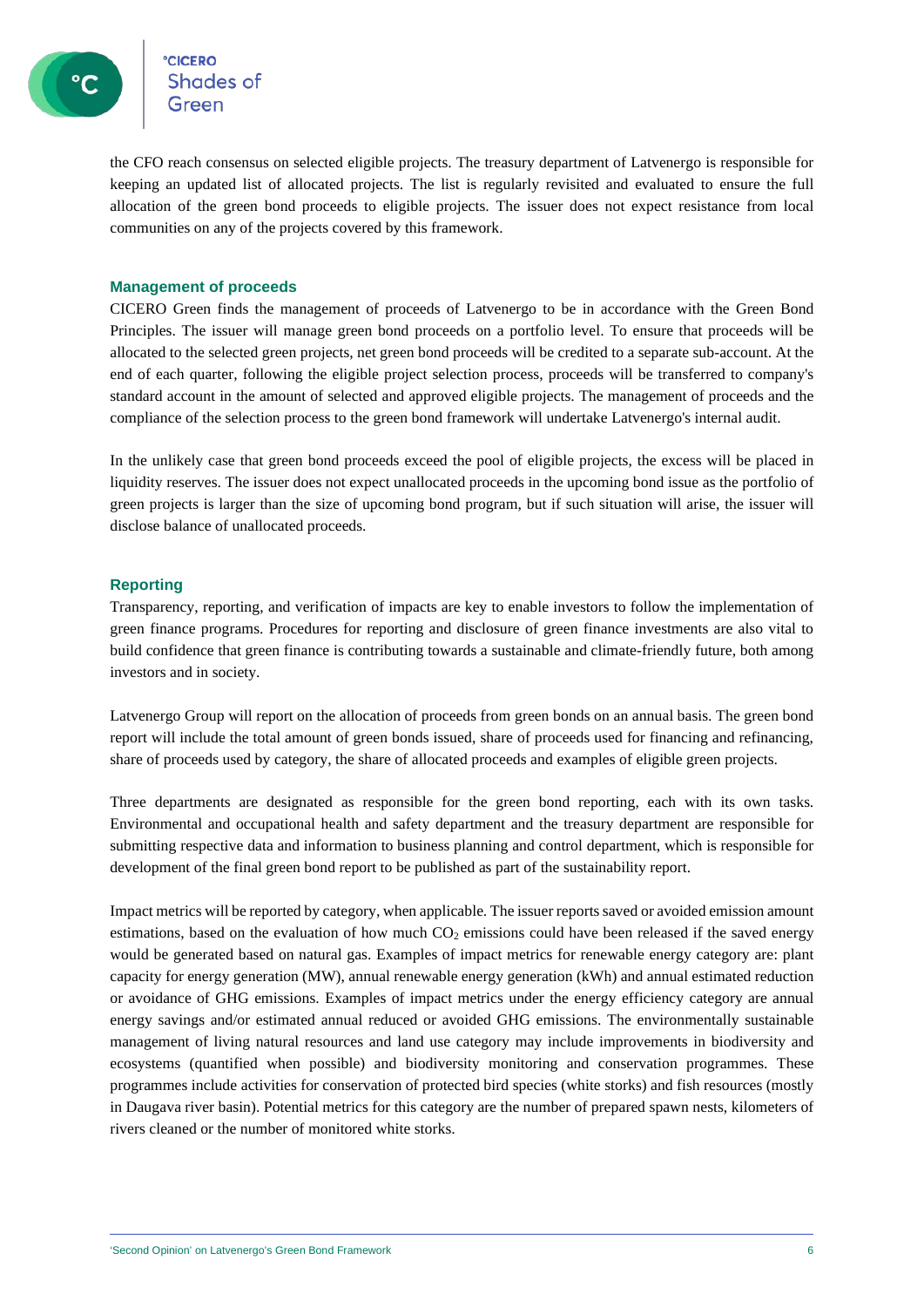

°cicero<br>Shades of<br>Green

The green bond report will be published as part of the sustainability and annual report, which will be made public on the issuer's [website,](https://latvenergo.lv/en) every year in April. The green bond report will be evaluated internally before publication but will not undergo an external review.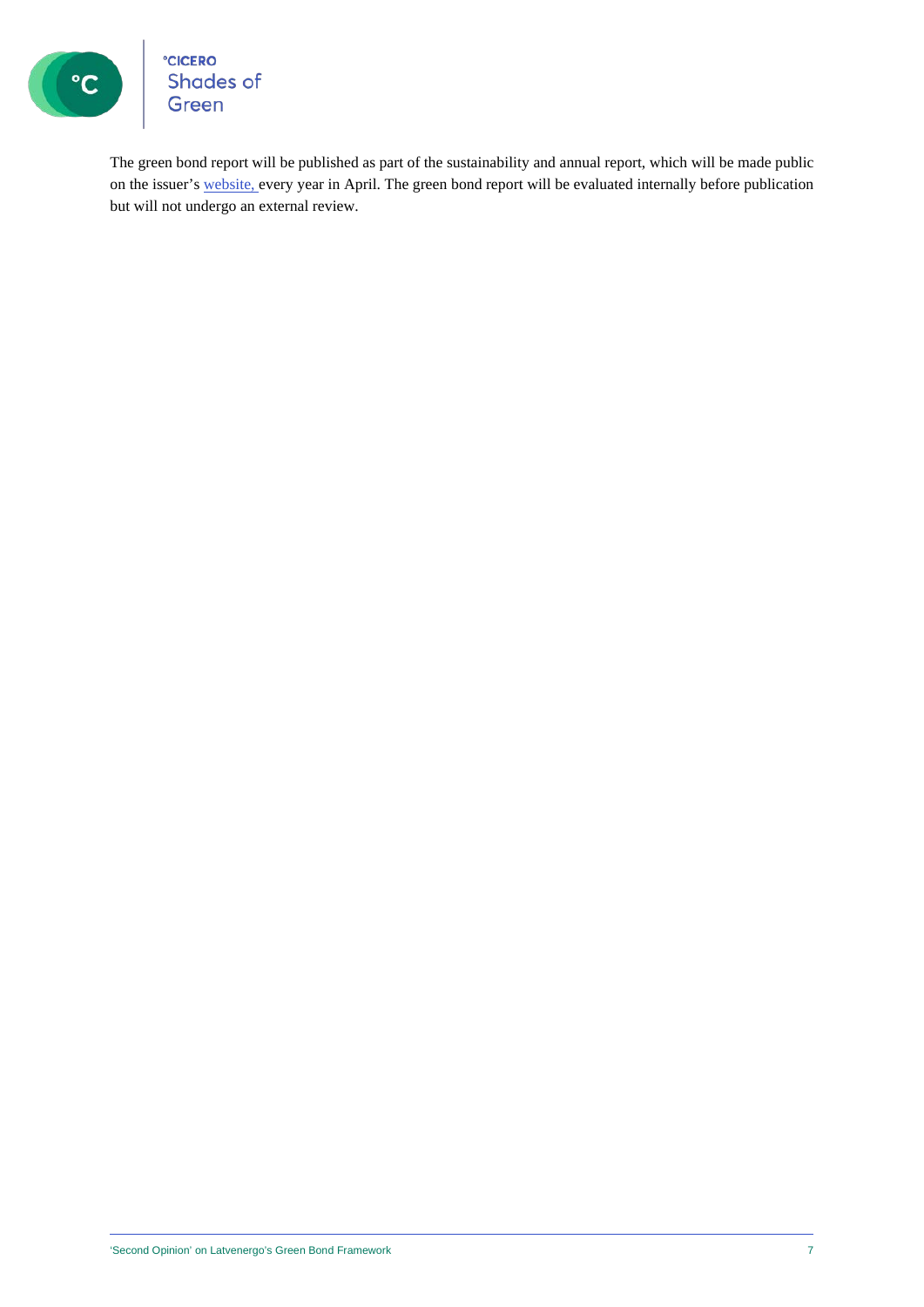

**CICERO Shades of** Green

### **3 Assessment of Latvenergo's green bond framework and policies**

The framework and procedures for Latvenergo's green bond investments are assessed and their strengths and weaknesses are discussed in this section. The strengths of an investment framework with respect to environmental impact are areas where it clearly supports low-carbon projects; weaknesses are typically areas that are unclear or too general. Pitfalls are also raised in this section to note areas where Latvenergo should be aware of potential macro-level impacts of investment projects.

#### **Overall shading**

Based on the project category shadings detailed below, and consideration of environmental ambitions and governance structure reflected in Latvenergo's green bond framework, we rate the framework **CICERO Dark Green.**

#### **Eligible projects under the Latvenergo's green bond framework**

At the basic level, the selection of eligible project categories is the primary mechanism to ensure that projects deliver environmental benefits. Through selection of project categories with clear environmental benefits, green bonds aim to provide investors with certainty that their investments deliver environmental returns as well as financial returns. The Green Bonds Principles (GBP) state that the "overall environmental profile" of a project should be assessed and that the selection process should be "well defined".

| <b>Green Shading and some concerns</b>                                                                                                                                                                                                                                                                                                                                                                                                                                                                                                                                                                                               |
|--------------------------------------------------------------------------------------------------------------------------------------------------------------------------------------------------------------------------------------------------------------------------------------------------------------------------------------------------------------------------------------------------------------------------------------------------------------------------------------------------------------------------------------------------------------------------------------------------------------------------------------|
| <b>Dark Green</b><br>Hydro power $-$ reconstruction of the<br>Biomass energy (non-food) and wind<br>This category includes upgrades at the<br>Daugava hydropower plants.<br>Improvements in the hydropower<br>plants are expected to increase the<br>share of renewable energy in the grid<br>by $1.5-2.5\%$ , depending on the water<br>volume in the river (weather<br>conditions).<br>After reconstruction, the hydropower<br>plants are expected to increase their<br>capacity, leading to an additional<br>generated energy of 45000 MWh per<br>year.<br>Hydropower production is highly<br>depended on weather patterns as dry |
| Eligible project types<br>existing capacities                                                                                                                                                                                                                                                                                                                                                                                                                                                                                                                                                                                        |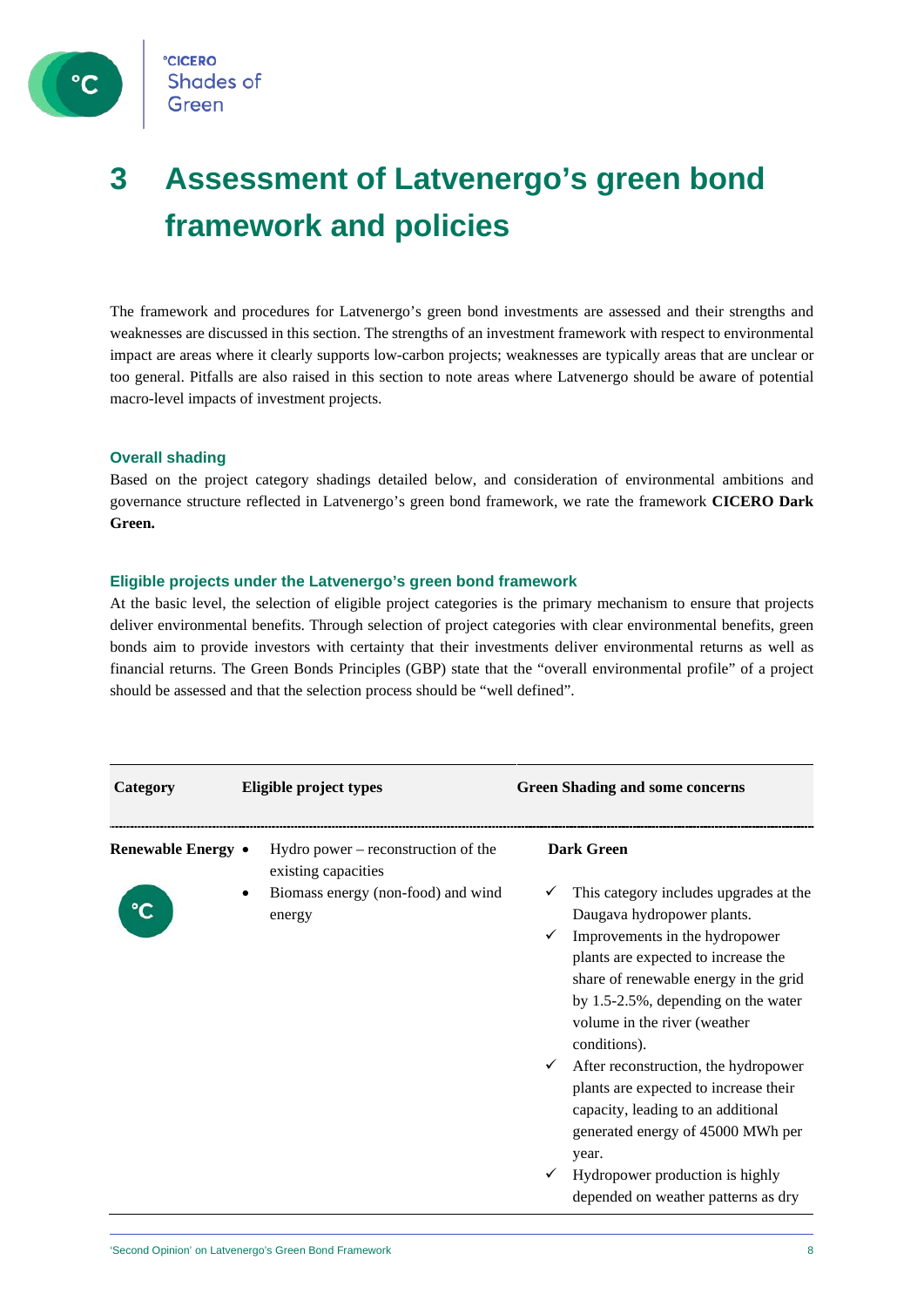

seasons can affect the yield in water reservoirs and thus create shortages of supply. Systematic climate risk management and mitigation are paramount to ensure emissions remain low even in unfavorable weather conditions.

- Life-cycle thinking is incorporated in hydropower project management with considerations for all phases of the project: concept and design, project planning, project implementation and management and finalization of projects.
- Subcontractors' onsite activities is supervised by environmental specialists, systematically.
- $\checkmark$  The issuer does not operate run-ofriver hydropower plants. No new dams will be built under this green bond framework.
- $\checkmark$  Latvenergo intends to focus primarily on reconstruction of existing hydropower capacity. Wind and biomass (wood chips) projects will potentially be included in the future.
- $\checkmark$  All construction projects can have adverse local environmental impacts.
- Be aware that complex environmental impacts related to burning of biomass, including wood chips, include CO2 emissions and equivalents and raise health concerns related to local air pollution. If such projects should be implemented, material sourcing options and safeguards should be considered.

#### **Energy efficiency** • Distribution networks

- o Construction of new networks
- o Reconstruction of existing networks
- Sustainable infrastructure for low carbon transportation

### **Medium to Dark Green**

 Construction and reconstruction of networks includes, inter alia, changing from above-ground power lines to underground cables. This is a climate adaptation measure against extreme events, such as strong winds, storms and heat waves.

|  | the control of the control of the control of the control of the control of |  |
|--|----------------------------------------------------------------------------|--|
|  |                                                                            |  |
|  |                                                                            |  |
|  |                                                                            |  |
|  |                                                                            |  |
|  |                                                                            |  |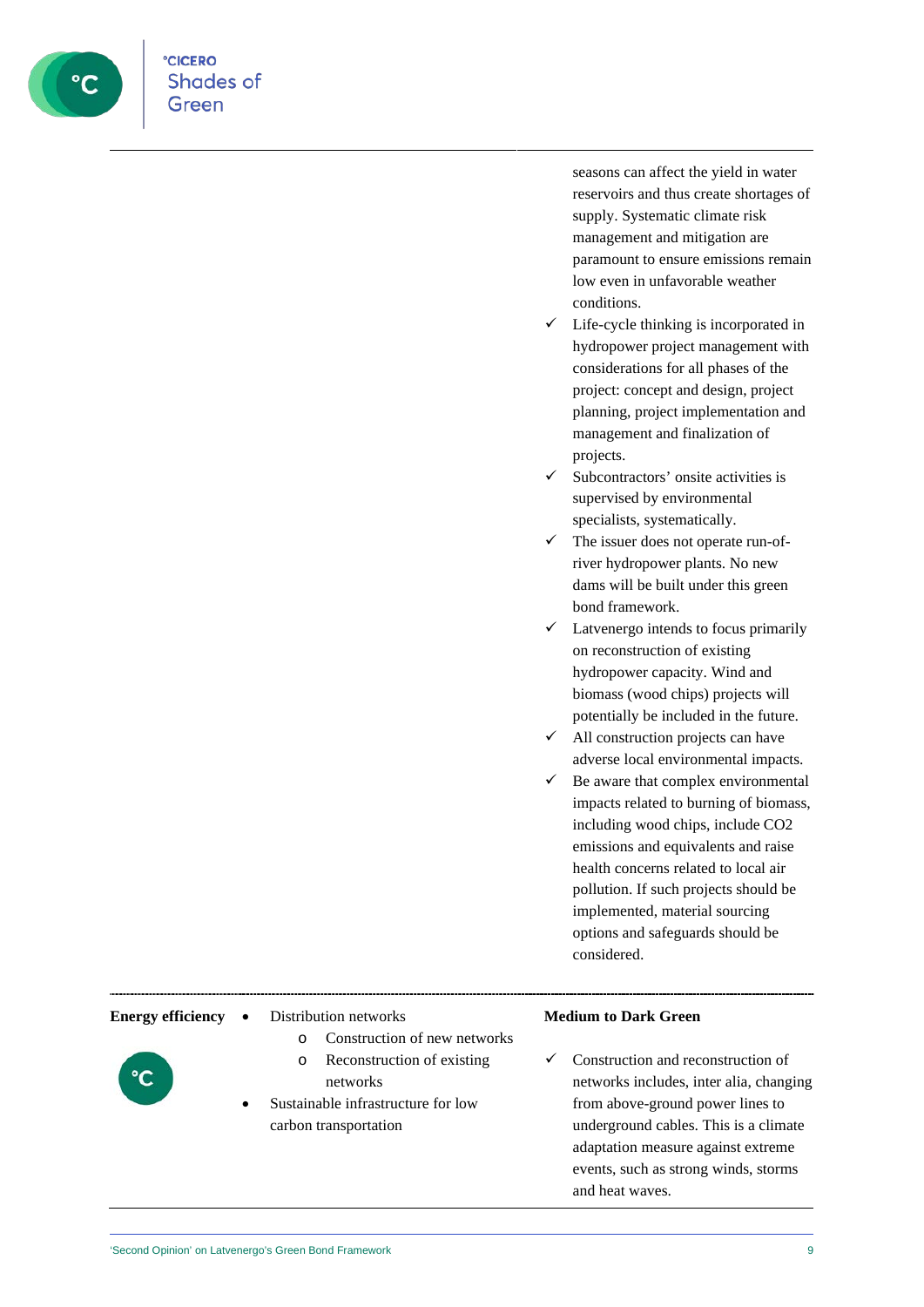

- $\checkmark$  The distribution network services provided by the group currently cover 99% of the territory of Latvia, with a total length of 92 958 km. The issuer aims to move 60-65% of the total network to underground cables, from 37% at the end of 2019.
- $\checkmark$  Through efficiency improvements in the distribution network, the issuer expects a decrease in the grid factor in the medium term.
- $\checkmark$  Beware that grids run on mix fuel sources and this category also supports more efficient distribution of fossil fuel-based electricity.
- $\checkmark$  Energy recovery and storage technologies are not considered under the green bond framework.
- Sustainable infrastructure for lowcarbon transportation represents a minor amount of investments and it refers to electric vehicle charging stations.
- Sustainable infrastructure for low carbon transportation refers to chargers for electric vehicles, which will be installed on the issuer's premises for public access granted in exchange for a fee.

**Environmentally sustainable management of living natural resources and landuse**



- R&D investments for nature conservation and biodiversity programmes
	- Protection and restoration of biodiversity in land and aquatic ecosystems

### **Dark Green**

- $\checkmark$  This category includes research on the possibility of migration and the restoration of natural reproduction of the migratory fish in the Daugava River basin and impact assessment of river cleaning works on aquatic biodiversity.
- Apart from R&D, Latvenergo supports initiatives for aquatic and land ecosystems protection, such as replenishment of fish resources and bird protection.

Table 1. Eligible project categories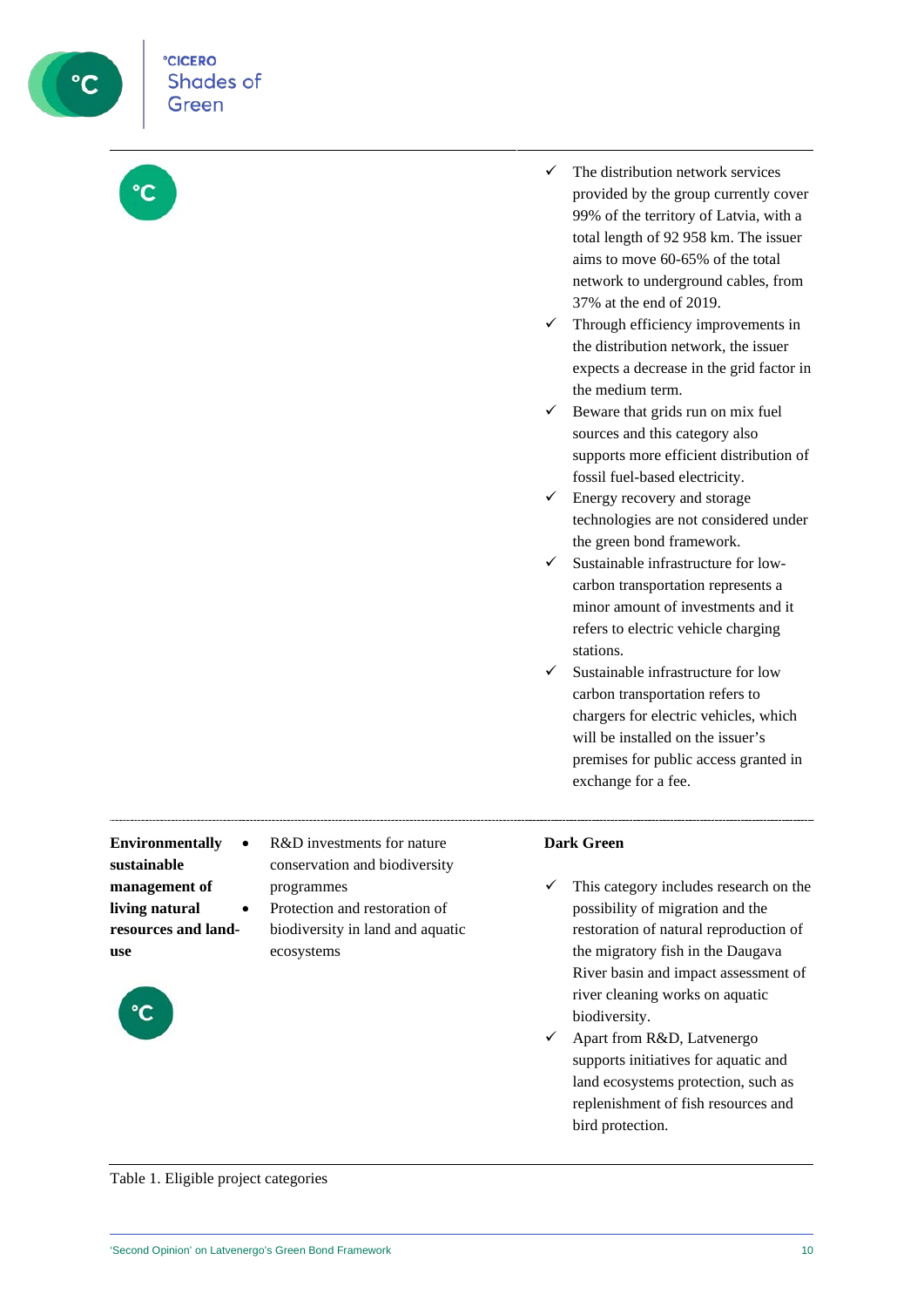Shades of

#### **Background**

Global electricity demand increased 4% in 2018, with low-carbon generation expanding 6% to meet a considerable share of this growth. Nevertheless, power sector  $CO<sub>2</sub>$  emissions rose by 2.5%, with coal responsible for 80% of this increase. In 2018, 42% of all energy-related  $CO<sub>2</sub>$  emissions came from the power sector, causing it to remain the largest source of energy-related  $CO<sub>2</sub>$  emissions. Investments in the rapid transition to renewable energy powered economies are therefore increasingly critical.

Despite these positive trends in the expansion of renewable electricity generation (especially with PV), additional efforts are needed in renewable power generation to meet the targets set out in the IEA's SDS. According to the IEA, the share of renewables in global electricity generation must reach 47% by [2](#page-10-0)030, up from 25% in 2017<sup>2</sup>. The IEA' Sustainable Development Scenario (SDS) suggests a global wind power generation of 14,100TWh in 2040 up from 1,500TWh in 2017.[3](#page-10-1)

Latvia's agriculture, forestry and fishery account for a larger share of the economy than in most other OECD Europe countries. Natural resource-intensive products (wood products and paper, agricultural and food products) account for 40% of merchandise exports. With more than half its territory covered in forests, Latvia is among the world's leading exporters of wood pellets, and woody biomass is its major domestic energy source. Transportation is the most emission intensive sector, accounting for 30% of the country's GHG emissions in 2016. This was followed by agriculture, with little over 20% of national GHG emissions and energy (accounting for up to 18% of emissions).[4](#page-10-2)

Renewable energy sources account for 40% of the Latvia's primary energy supply and more than half of electricity generation, on average – one of the highest shares in the OECD. Solid biofuels (wood pellets, wood chips, charcoal, wood waste and residue, and straw) account for a third of the energy mix, the highest share in the EU. Hydropower is the other main renewable source and delivers most of the country's electricity. Wind and solar power generation remains negligible despite good potential. Fossil fuels, mostly natural gas and oil cover the remaining energy needs. The national grid also includes some nuclear energy estimated at 6% and coal energy estimated at 1%. The share of renewables in the energy mix has grown in the last decade due to a generous feed-in tariff system that fostered the use of solid biofuels in combined heat and power (CHP) plants. This has brought Latvia on track to reach its overall 2020 EU renewable energy target, and to exceed the indicative target in the heating and cooling sector. However, additional power generation is needed to meet the indicative renewable electricity target<sup>4</sup>.

#### **Governance Assessment**

Four aspects are studied when assessing the Latvenergo's governance procedures: 1) the policies and goals of relevance to the green bond framework; 2) the selection process used to identify eligible projects under the framework; 3) the management of proceeds; and 4) the reporting on the projects to investors. Based on these aspects, an overall grading is given on governance strength falling into one of three classes: Fair, Good or Excellent.

Latvenergo has in place a sound management and governance structure as well as regular and transparent reporting on own activities and green bond projects. The issuer has set pragmatic goals, to contribute to climate change mitigation by investing in efficiency of energy generation and maximization of the share of renewable energy sources, reduction of losses in the electricity



<span id="page-10-0"></span><sup>2</sup> <http://ww.iea.org/tcep/power/renewables>

<span id="page-10-1"></span><sup>3</sup> <https://www.iea.org/weo2018/scenarios/>

<span id="page-10-2"></span><sup>4</sup> [OECD Environmental Performance Reviews, 2019](https://www.oecd.org/environment/country-reviews/OECD-EPR-Latvia-2019-Abridged-Version.pdf)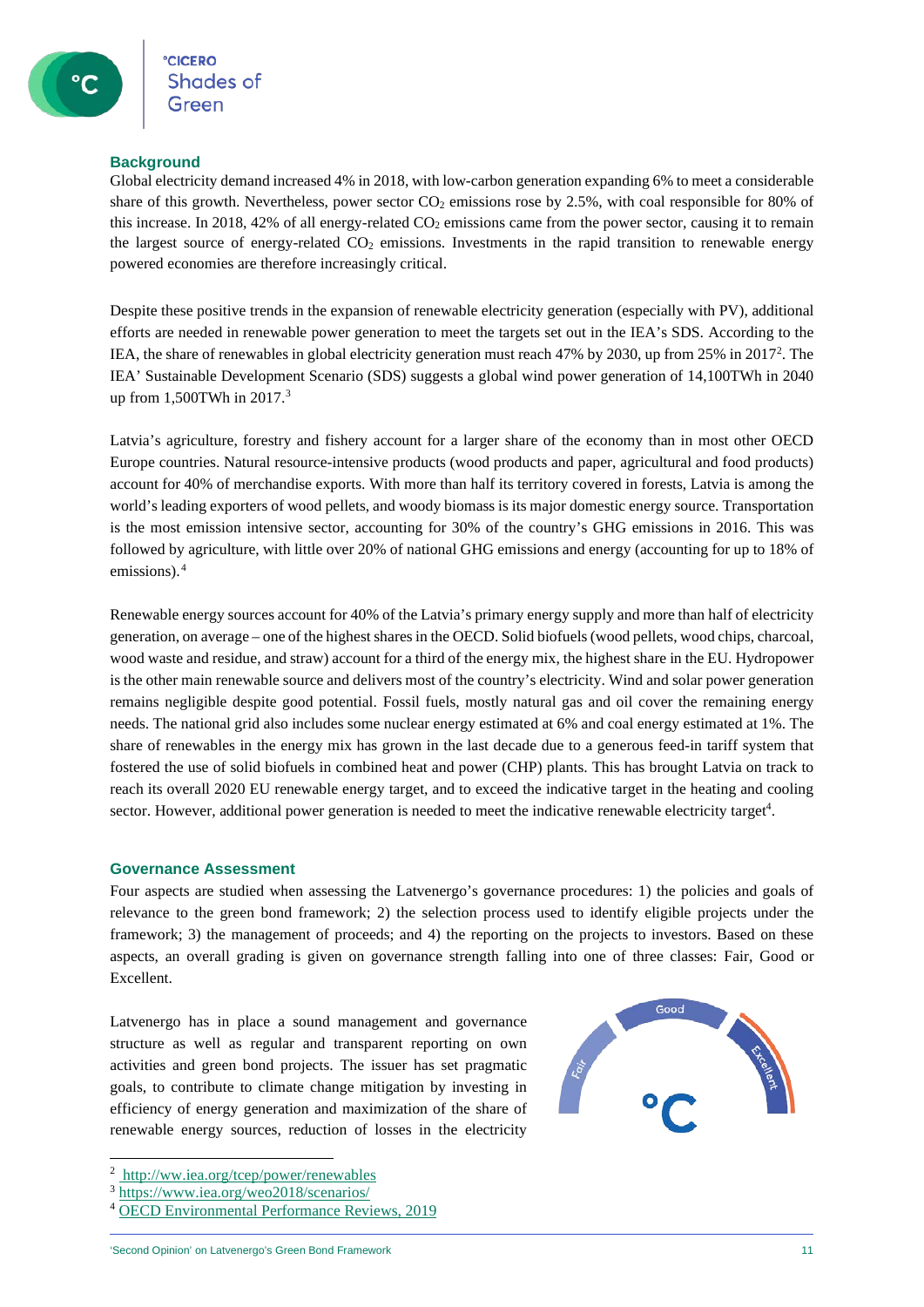сісеко<br>Shades of

distribution system and developing and implementation of technologies to promote energy efficiency and lowemission products and services. Concrete targets and ambitions fall in line with EU ETS and national binding requirements. The issuer has in place a sound selection process, where the environment and health and safety department is at the core of the selection process. Despite not reporting according to TCFD, Latvenergo has identified key physical climate risks and has been proactive in gaining access to information on scenario stresstesting. The overall assessment of Latvenergo's governance structure and processes gives it a rating of **Excellent**.

#### **Strengths**

It is a clear strength that Latvenergo participates in the national adaptation plan of Latvia. Through this approach, the issuer gains access to information regarding foreseeable climate risks, screening for flooding prone areas and scenario stress-testing. The issuer has informed CICERO Green that strategies and activities are planned with considerations to the recommendations of the national adaptation plan.

Latvenergo has already started to implement climate adaptation measures. Switching to underground power lines has resulted reducing the negative impact of weather conditions on electricity networks and the number of disruptions on lines. The volume of electricity not supplied to customers as a result of failures has decreased by 8% during the last five years. In 2019, electricity losses in the distribution system have decreased by 18% compared to 2018 while the share of losses was only 3.7%, which is the lowest figure, historically.

It is also a strength that Latvenergo invests in nature conservation and related R&D. The issuer partners with relevant organizations ("Mēs zivīm" (=We for fishes) and the Latvian Ornithological Society) to conduct research on the possibility of migration and the restoration of natural reproduction of the migratory fish and birds in the Daugava River basin. Existing programmes already include activities for conservation of protected bird species (white storks) and fish resources such are river clean-ups and spawn nests creation for fish and monitoring certain bird species (e.g. white storks). Furthermore, Latvenergo invests in the reconstruction of existing hydropower plants instead of building new ones and thus minimizing environmental impacts.

#### **Weaknesses**

We find no material weaknesses in Latvenergo's green bond framework.

#### **Pitfalls**

Renewable energy projects generally are considered to have positive climate impacts. Nevertheless, there are significant emissions associated with large hydropower dams. While Latvenergo does not include construction of new dams under this green bond framework, the issuer currently has no strategy in place to monitor emissions from existing dams. Much attention has been paid to negative impacts of dams on fish and other riverine biota, but the indirect effects on biogeochemical cycling are also important to consider. Elevated GHG emissions from young (less than 10 years) reservoirs are commonly observed but some reservoirs may continue to generate high levels of GHG emissions at least 20 years after flooding. CICERO Shades of Green encourages Latvenergo to systematically measure, report and manage emissions that are associated with existing dams. Any electricity generation technology can be included in the taxonomy if it can be demonstrated, using an ISO 14067 or a GHG Protocol Product Lifecycle Standard-compliant Product Carbon Footprint (PCF) assessment, that the allocated life cycle impacts for producing 1 kWh of electricity are below the declining threshold. Hydropower facilities with a power density above 5 W/m2 are currently derogated from conducting the PCF or GHG Lifecycle Assessment (subject to regular review in accordance with the declining threshold). The issuer does not calculate power density and therefore cannot confirm compliance with this threshold.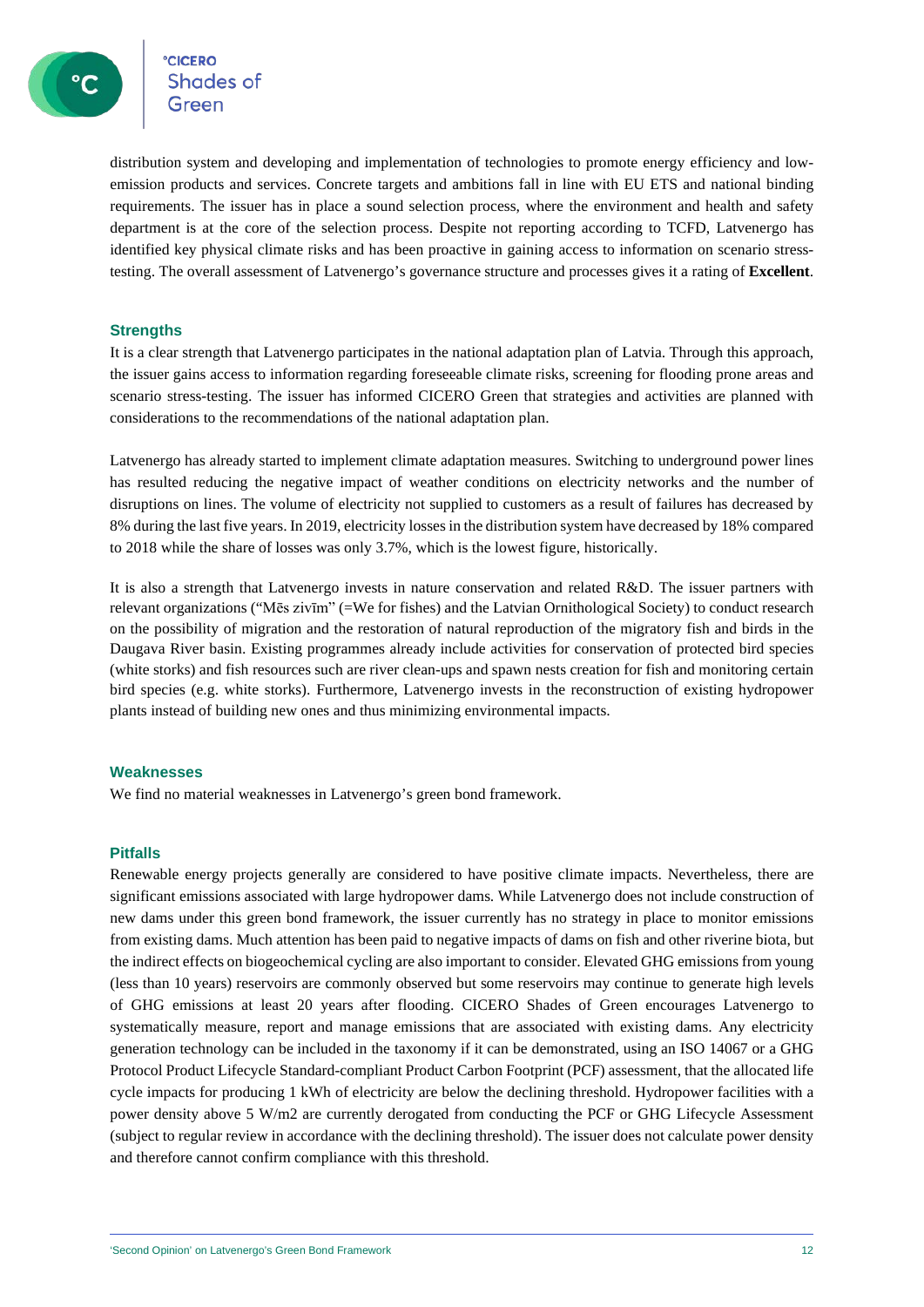**CICERO**<br>Shades of

Hydropower production is highly dependent on weather patterns. The electricity yield is based on the level of water in the reservoirs. Dry seasons lead to increased emissions as electricity production then relies more on natural gas resources, to meet the demand.

CICERO Green encourages Latvenergo to fully implement TCFD recommendations to more systematically report on potential climate risks. This pitfall is partially mitigated as Latvenergo has already identified key physical climate risks on hydrological performance, such as changes in precipitation patterns, water scarcity, flooding and ecosystem services. This includes continuous adaptation and long-term planning measures for the assets.

CICERO Green takes a long-term view on climate change, and thus, recommends excluding projects that support prolonged use of fossil-fuel based infrastructure that will contribute to GHGs in the long run. The framework is exposed to fossil fuels through its funding of nationwide distribution networks which carry fossil fuel-based energy due to Latvia's current energy mix. Distribution grid upgrades are as green as the emission factor of the grid. CICERO Green encourages Latvenergo to avoid grid upgrades that are directly linked to fossil fuels. Efficiency improvements also present a risk for rebound effects. When the cost of energy is reduced, there will be tendencies to consume more. Investments to reduce network losses, which decrease emissions from losses may not decrease the overall consumption of energy. CICERO Green encourages to screen for potential rebound effects and avoid green bond funding of projects where the risk of rebound effects is particularly high.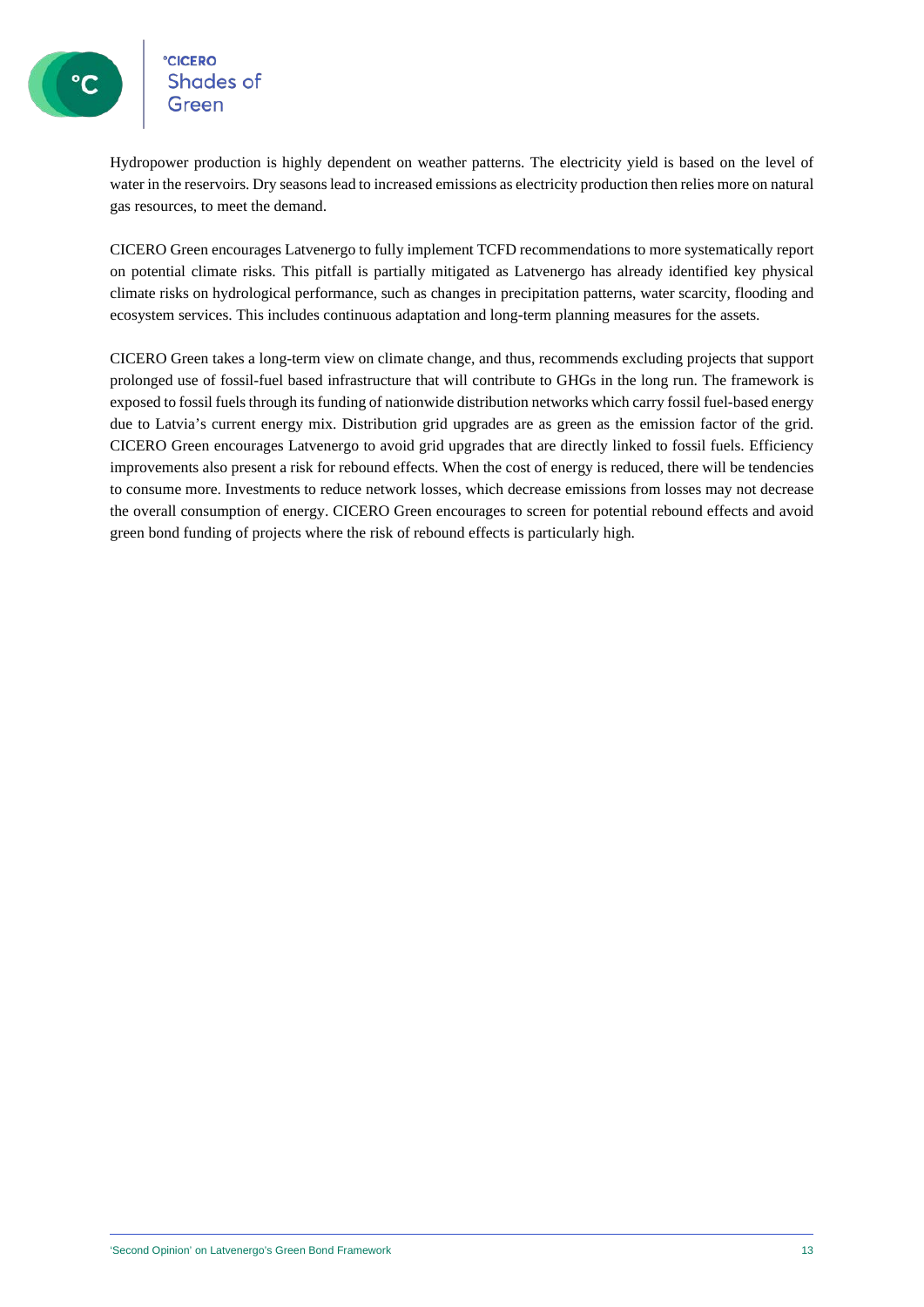

 $\mathbf{C}$ 

## **Appendix 1:** Referenced Documents List

| Latvenergo Group's Green Bond Framework                                     | Framework dated April, 2020                                                                                                  |
|-----------------------------------------------------------------------------|------------------------------------------------------------------------------------------------------------------------------|
| Latvenergo's Sustainability and Annual Report                               | Report dated April 2020, relevant for the period<br>January 2019 - December 2019                                             |
| Latvenergo's Environmental Policy                                           | Report valid until January 2021                                                                                              |
| Legislative acts of the Republic of Latvia                                  | The document provides a summary of the national<br>legislative acts that are relevant for the issuer                         |
| National Environmental Policy and Guidelines<br>for Sustainable Development | The document provides a summary of the national<br>environmental policies and guidelines that are<br>relevant for the issuer |
| Latvenergo's Corporate Social<br><b>Responsibility Policy</b>               | The report defines activities and operating<br>principles of corporate social responsibility (CSR)<br>at Latvenergo Group.   |
| Latvenergo's Corporate Governance Report                                    | Report dated April, 2019                                                                                                     |
| Measures to align Latvenergo Group's<br>business with the EU frameworks     | The document provides a summary of the EU<br>frameworks that are relevant for the issuer                                     |
|                                                                             |                                                                                                                              |